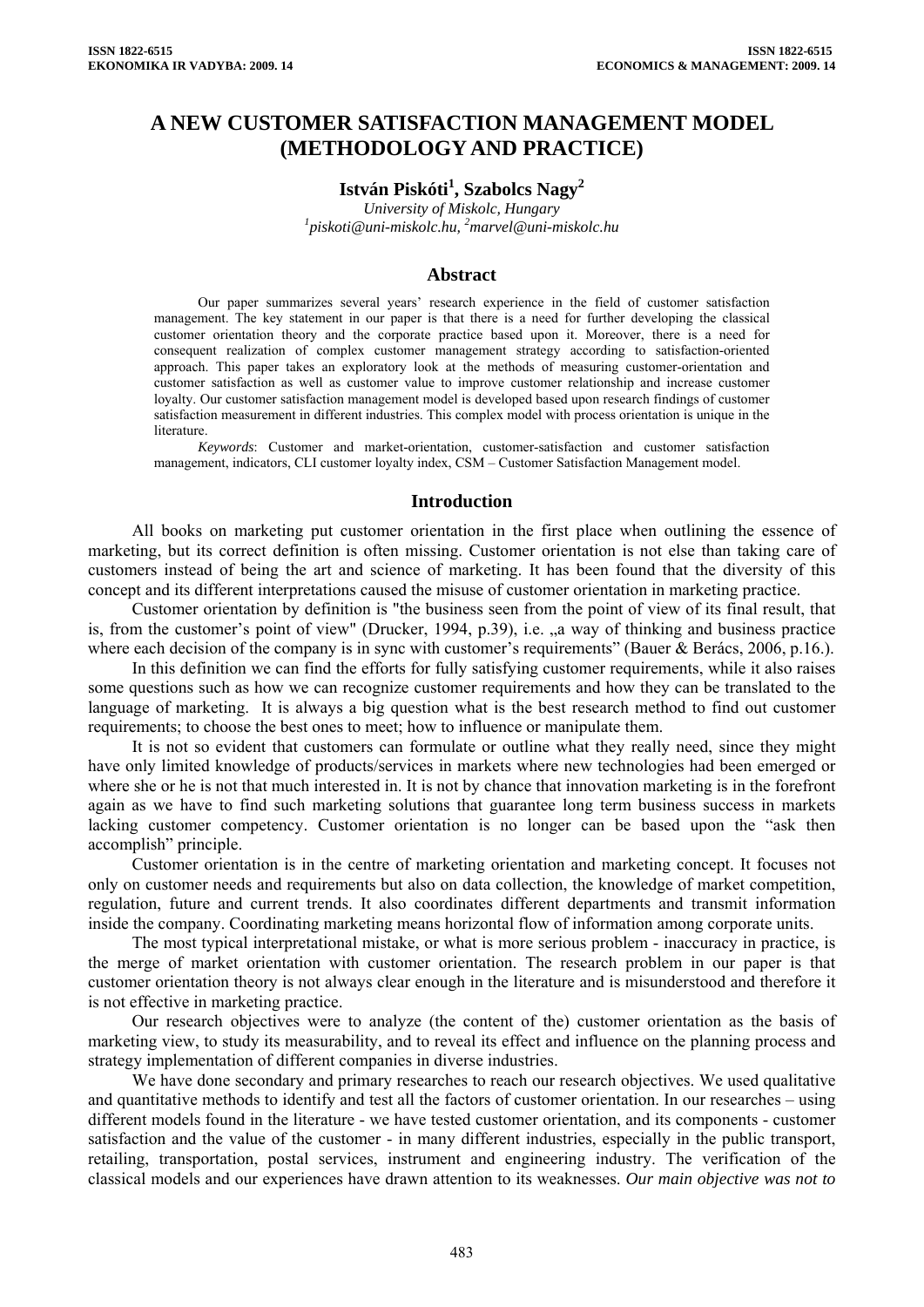*demonstrate the partial statistical relationships between the components of the model but to highlight on the synthesis of the research findings in a theoretical model, which needs to be tested in the future*. Our theses are as follows:

- Traditional customer orientation cannot be in the focus of marketing any longer. A differentiated, complex market- and marketing orientation structure must be built on it.
- Measuring customer orientation must be built on all of its three interpretation dimension: internal, external and gap analysis
- Optimal market activity of a company can directly be specified by the customer-satisfaction management with measuring customer-satisfaction in a complex way including process and performance indicators indicating the level of customer orientation
- The proposed CSM model must be further developed in the future. Customer selection and optimisation based on the complex evaluation of customers must be integrated in the current model to increase the efficiency of the marketing management.

# **Customer orientation as the fundament of and first approach to marketing orientation**

Customer orientation is a dual relationship between customer and seller. The essence of customer orientation is the satisfaction of the actual and potential customer needs and requirements. It is not about full competitiveness albeit it helps to be successful in the market.

In the literature we may find three different interpretations of customer orientation:

- *Information oriented interpretation:* It's about marketing research on current and future customer needs and requirements, building up databases and data mining to back up decisions. The degree of customer orientation can be measured by the existence or nonexistence of Marketing Information System, its utilization and CRM.
- *Culture and philosophy oriented interpretation:* According to this view it is not enough to have the information oriented interpretation, but we must reshape the corporate culture. Norms, values and beliefs must be customer oriented. Moreover corporate behaviour (the acts of our employees) must be customer centered, which is a task of internal marketing.
- *Performance and interaction interpretation*: in this case customer orientation is about performances and customer interactions, i.e. defining product and service quality level. Customer oriented behaviour is manifesting in satisfying customer expectations in a flexible, tailor-made style. The main difference in this interpretation is that it is consider customer value from the customer's perspective and the emphasis is on perceived quality, customer complaint management and customer satisfaction.

Modern customer orientation involves all the three interpretation. Customer orientation is such fundament of marketing-view that is nowadays not a satisfactory approach as market activities are becoming more and more complex, and can only be successful if the changing focus points are addressed. The changes in marketing-orientation – i.e. in the major content focus of marketing applications - can easily been seen in the last decades.

Market orientation as a theoretical concept has been emerged in the early 1990s in Marketing Science Institute (Cambridge/Massachusetts). Several significant studies (Kohli & Jaworski, 1990; Narver & Slater, 1990) were published and discussed. According to Kohli and Jaworski (1990) market orientation consist of the following elements: intelligence generation, dissemination and responsiveness. Market orientation was operationalized with 32 items in four dimensions such as intelligence generation, intelligence dissemination, response design, and response implementation. They designed the MARKOR scale, which measures market orientation.

Narver & Slater (1990) defined market orientation as corporate culture contributing to creating higher customer value. They distinguished three factors: customer orientation, competitor orientation and coordination (between them). The basis of market orientation is the knowledge of customer needs and requirements and our strength and weaknesses; the satisfaction of customer needs and requirements, monitoring of our competitors and differentiation of our products and services through positioning. The third factor refers to the such specialty of marketing function that its success is basically influenced by how it can cooperate with other functions of the firm such as HRM, production, logistics. According to them market orientation is the coordinated utilization of interfunctional resources in order to create higher customer value. Market orientation contains three behavioural components (customer, competitor and interfunctional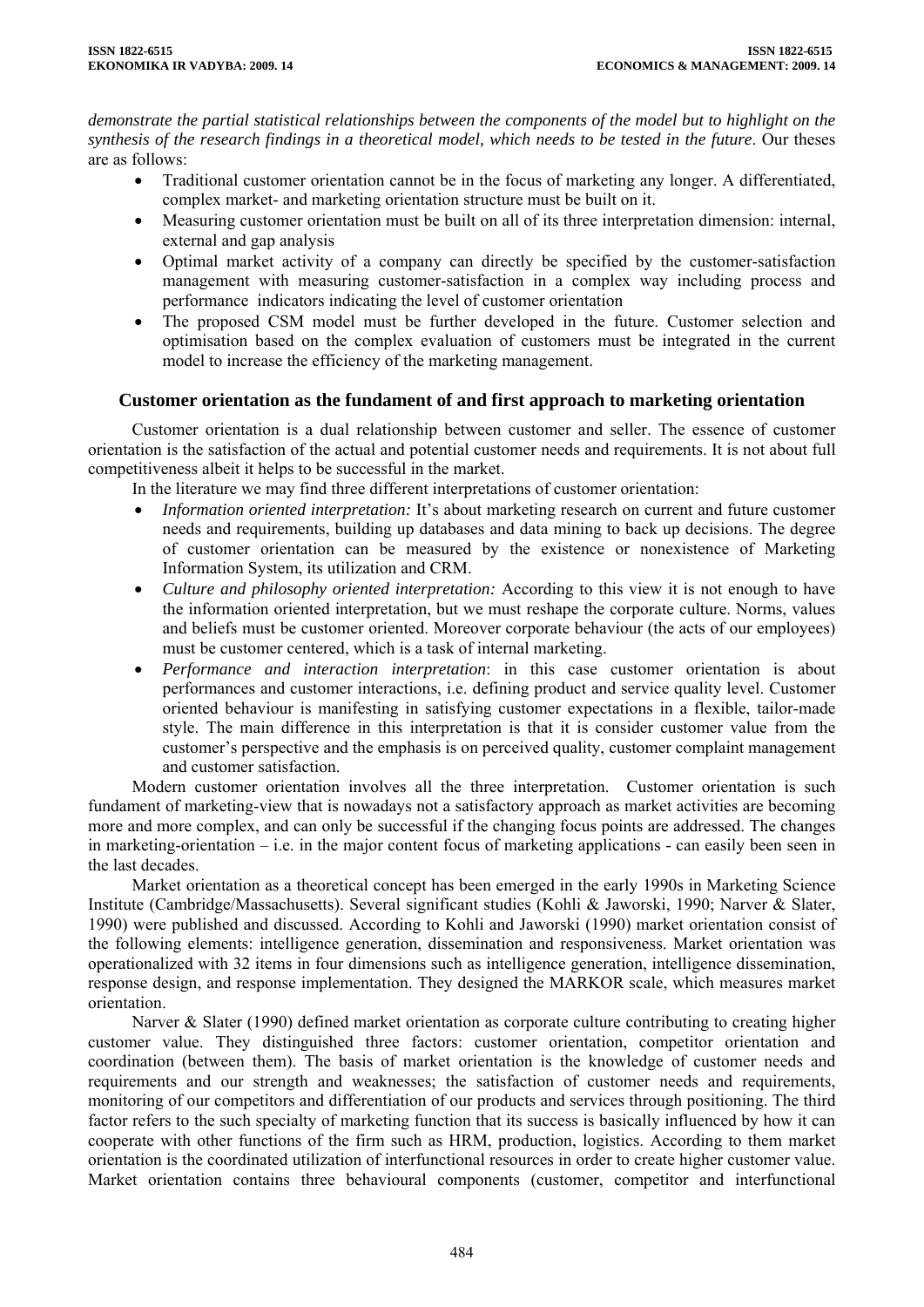direction), plus two decision criteria (long term perspective and profitability). The 15 items they used can describe only the most important factors of market orientation. This approach is constructed on the basis of "magic triangle of marketing": own company, customer and competitor plus positioning and comparative competitive advantages.

The multiplayer nature of today's markets apparently question the dominance of customer orientation. A product or service tailored to customer requirements does not mean success in the market because of the saturation of markets, and the increasing competition. Cooperation with the marketing channel is a precondition of market success, too.

Market orientation is not only focusing on actual customers but also each market players having direct or indirect effect on our company. Concentration on stakeholders have essential role in market orientation. Thereby it is a multidimensional concept and practice.

Marketing orientation as the focus of marketing activities has always been changing in the last decades due to the change in the nature of competition. The staging of changes in marketing orientation is interpreted in many ways in the literature. According to Kotler & Keller (2006, p.50) there are four stages as production-, product-, sales and holistic marketing concept where marketing concept is considered as customer orientation. Holistic marketing concept is interpreted as a special mix of internal marketing, integrated marketing, social responsible marketing and relationship marketing.

Meffert (2000) stressed production oriented corporate focus as the first stage, then customer orientation concentrating on the final customer as the second stage, then environment and competitor orientation as the third stage and networks as the last stage. These are the focus points of marketing for being successful in the market. Bruhn's (2007) classification – like Meffert's one – distinguish product, market, customer and network oriented stages in every ten years.

Marketing orientation inside the company means collecting and flowing market information (customers, competitors, technology, etc.) and responding to market information (targeting, manufacturing products, providing services, channel decisions and SP). According to our researches the different market orientations exist in the same time and the environment (the nature of competition) and the core competencies determine which is more dominant in the case of a given company. If a market is not saturated, it is enough to sell efficiently. In saturated markets it is a must to concentrate on customer needs and requirements. In most markets where distribution is concentrated trade oriented marketing is essential. With the growing number of competitors, in intense competition it is of utmost importance to concentrate on competitors and our distinctive competencies. In many markets, it is advisable to focus on new advantages such as environmental consciousness and social responsibility. Reformulated user-, or better to say customerorientation, long lasting customer relationship marketing has been placed in the centre of attention due to technological opportunities in the 1990s. Relationship marketing based approach often goes beyond its "key account" phase to turn into and complete in network marketing. It means marketing of networks: long term market relations, co-operations, partnerships including customers, suppliers and even competitors.

The more advanced stage we are in, the more complex situation we must handle, and the more complicated and sophisticated marketing activity we need. Therefore the complexity of marketing orientation is growing with advancing stages. Nowadays there is no company to neglect to involve the above mentioned orientations into its marketing strategy.

### **Measuring customer orientation, the threat of "pink self-assessment"**

For the correct decision making, corporate management need to audit their marketing activity to find out how customer oriented their firm is benchmarked to their competitors. In order to do so it is essential to design a scale that is suitable for measuring market orientation. It has to be complex enough to indicate market orientation in quantitative form. Thereby it is possible to benchmark companies and to see timetrends. Our customer–orientation self-assessment method uses 30 variables in four factors, and makes it possible to compare the self assessment results to those of the clients of the same company.

According to national and international surveys there is a significant non-compliancy between the planned and realized, and even the perceived customer orientation. One possible is reason is that corporate management is often evaluate the performance of the company better than it is. The customer orientation is week and in danger when:

• there is no competitive advantage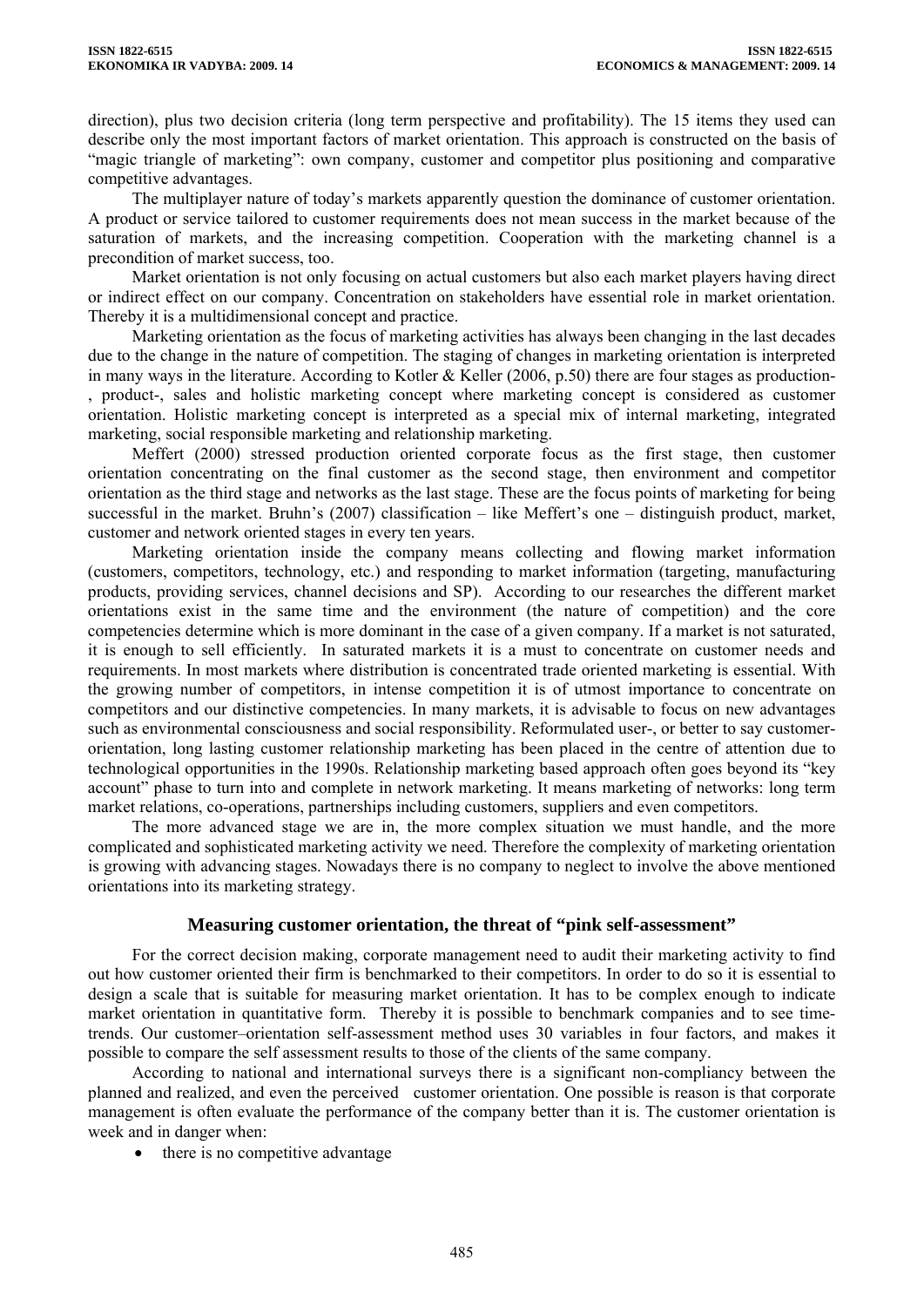- the transformation of theoretical competitive advantage into real competitive advantage is only partially realized
- there is no market- and marketing concept
- there is no proper knowledge of competitors
- there is no conscious behaviour in the competition
- there is no time for the management to deal with strategic issues due to difficulties in the daily routine
- creativity is missing
- there is no knowledge of customer preferences
- there is no knowledge of customer's decision making process
- there is no knowledge of situational factors in the buying process
- there is no complex thinking
- customers are not asked and/or listened to
- customer satisfaction is not measured
- nobody knows about customer's opinion

Behind the above mentioned failures the missing of customer oriented marketing-management can be found:

- only some components of customer orientation are optimized without considering their relations
- the measurement of customer satisfaction and loyalty is conceptually and methodologically week
- Customer satisfaction is sometimes thought to be customer loyalty
- Concentration on operative factors is quite frequent.
- Soft skills like cultural or personal factors are often neglected in surveys
- There is no conscious efforts for customer selection, i.e. differentiated handling of customers

# **Reformulated model of customer orientation, the customer satisfaction management (CSM) model**

Customer orientation must embrace the full marketing process, the market performance. Relationship marketing thereby can be the basis of the new approach to reformulate customer orientation, of which essence is the measurement of customer satisfaction and the reformulation of the marketing strategy based on the findings of the customer satisfaction survey. So customer orientation shall be a determining factor of business success at strategic and operative level. The main elements of the reformulated model are as follows:

- The main objective of marketing program is to increase the value of our customers and to utilize resources efficiently
- The focus of marketing program is the realization of performance (supply) and interaction program, which is providing individual customer value (comparative competitive advantage tailored to customer's preferences)
- Customer proximity, customer satisfaction and customer binding management are the key elements of the new model
- Customer satisfaction and loyalty due to the performance and interaction program determines the customer behaviour related to our company to a great extent. Purchase decisions and cooperation is seriously influenced by customer satisfaction and loyalty.
- The customer value realized determines the optimization of marketing program.
- Optimization program is influenced by external environmental factors, behaviour of market actors, cost factors (for the realization of the program) and the objectives.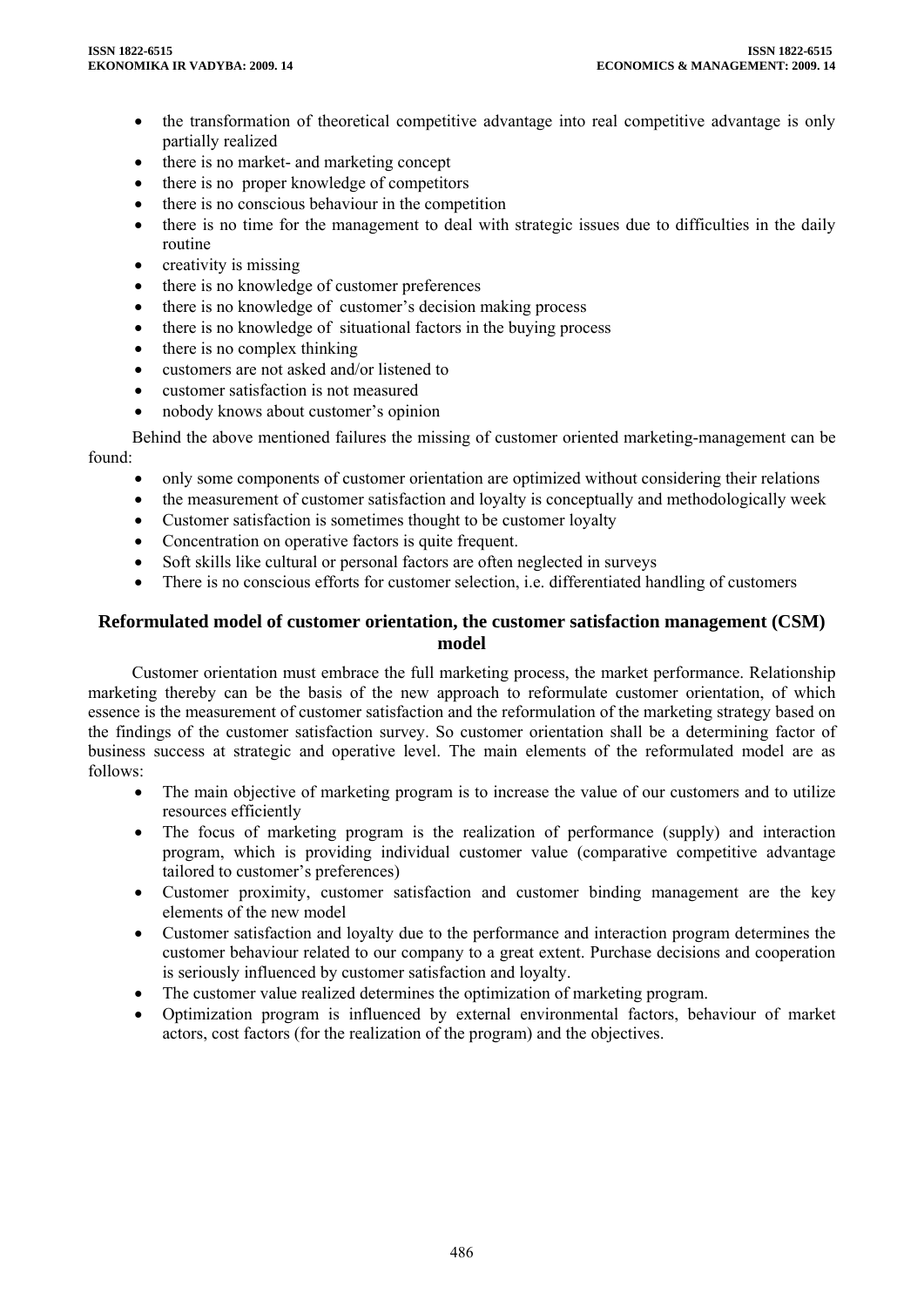

**Figure 1.** New Customer Satisfaction Management model ed. Piskoti & Nagy based on Krafft, 2007; Bruhn, 2007)

In this model the implementation of customer orientation is formulated, which is focusing on building efficient customer relations and maximizing customer value, and thereby suitable for reaching objectives and increase business success. The realization of this model must be built in the marketing management process in a firm. In customer oriented marketing management the different interpretations of customer orientation can be seen. In the analysis and monitoring stage information interpretation is required, in the programdesign stage the performance and interaction approach while in the internal marketing and in the realization conditions cultural interpretation is needed.

In this interpretation value of customer has two dimensions such as market potential and resource potential. Market potential is the customer's contribution to actual and future sales.

- Revenue potential (monetary contribution to success, profit-earning capacity in which a shift from turnover orientation to break-even orientation should be made. Information system should be activity-based costing oriented.)
- Loyalty potential (upgrading and improving customer satisfaction analysis whose elements are satisfaction, binding, confidence and dependence)
- Development potential (expectation about future, life-cycle and relationship life-cycle)
- cross-buying potential (like cross-selling, increasing customer value by widening the palette)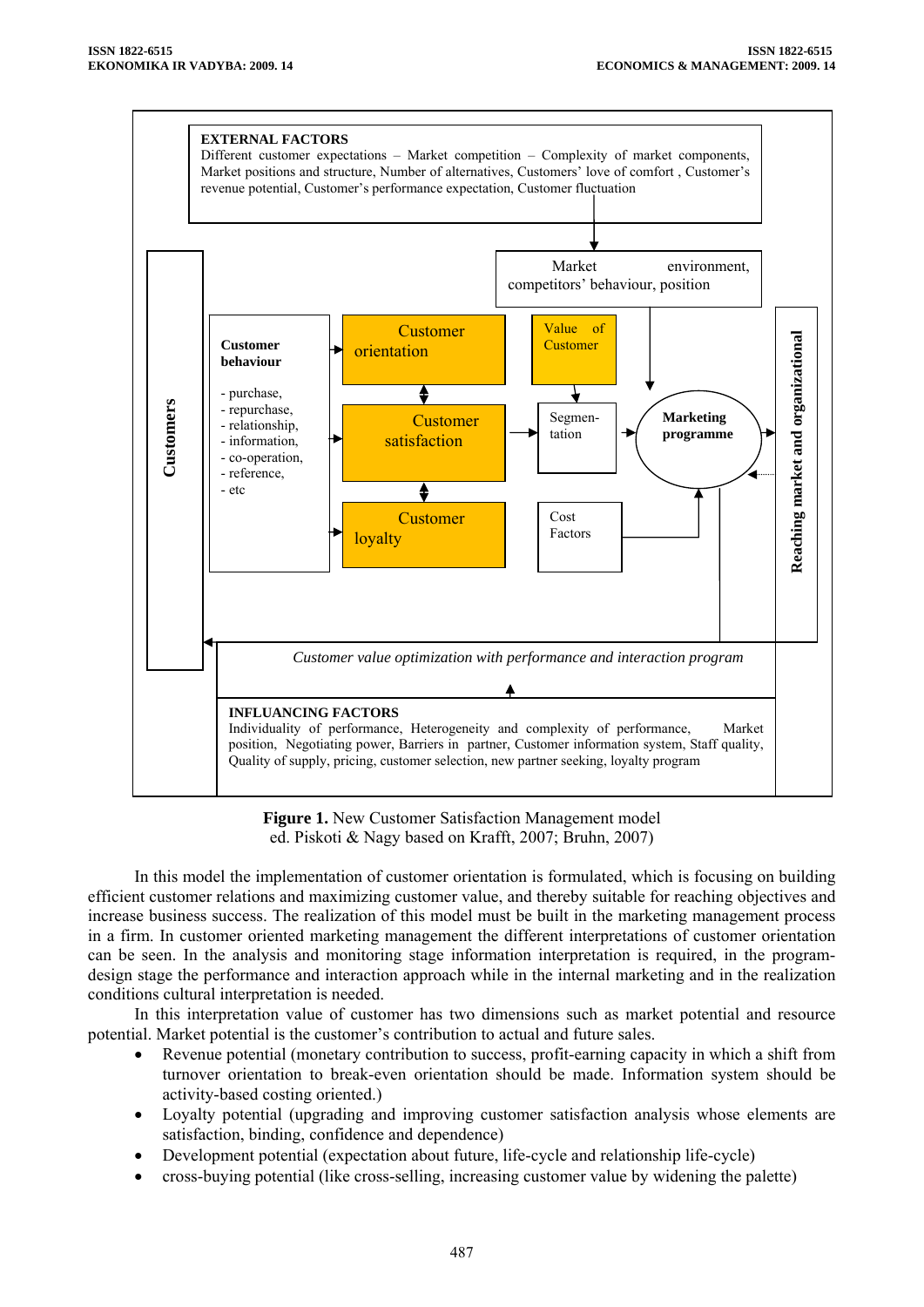Resource potential (customer value as property, object of investment)

- reference potential (influencer of other decisions, multiplication effect)
- information potential (influence by data, information related to e.g. needs, innovation, etc)
- innovation potential (in the field of developments)
- co-operation (integration) potential (in the field of distribution, capacities, abilities, etc)
- synergy potential (external and internal connections).

Based on this model we managed to design scales and other instruments to measure customer value in our surveys at Marketing Institute, University of Miskolc, Hungary. We did not consider each factor equally important since they contribute to business success differently. Customer assessment focusing on market objectives is increasing the practical benefits, since customers might have different weights in different market situations. When we have financial problems one customer might be very important, while other' importance is growing when we would like to increase R&D. Situations like pressure for innovation or stagnation, problems with liquidity determine priorities when one factor can be absolute determinant, so the most valuable customer will be the one that fully meet expectations. Customer value (1) can be calculated as the weighted average of each potential factor:

$$
Vc = \sum Ci \times Ti \qquad (1),
$$

where Vc: Value of customer, Ci : weight criterion (i) and Ti : factor value (i). In this formula the firm's actual market objectives are the determinant of importance weights.

#### **Examples of customer and client satisfaction and –loyalty measurement techniques**

It is fortunate that more and more companies conduct researches on satisfaction, although only a small part of them is using adequate methods. In the last few years we have been tested many new measurement techniques beside the classical ones and we now would like to introduce some of the best methods we applied.

In measuring consumer satisfaction one of the best techniques is the importance – satisfaction matrix, which clearly shows the region of instant actions (variables with high importance and low satisfaction score). The next table shows how the importance – satisfaction matrix can be developed. Our approach is process oriented, and is based on the main steps in the services process.

Firstly we ask the respondents to distribute 100 points (weight points) while assessing the importance of the dimensions to be analyzed. Five main dimension of the long term business partnership have been identified as follows:

- Pre-sales: Pre negotiations communication, contact, effectiveness of providing information
- Sales / Offerings: Competence in offerings
- Contract conditions1: Technical conditions
- Contract conditions2: Sales and financial conditions (price, deadlines)
- Services quality: Quality of the product content of the services

Then we ask the respondent to evaluate the variables building up each dimension one by one. When filling in the questionnaire, respondents use a scale where "1" means "extremely dissatisfied" and "5" means "extremely satisfied). The following dimensions and variables are to be evaluated by the respondents:

1 Pre-sales

 Participation in trade fairs Participation in conferences Advertisement, PR Information on products and services Business events, client meetings Availability and level of cooperation Contact

2 Sales / Offerings

 Professional knowledge of the partner Atmosphere of negotiations Speed of negotiations Understanding customer needs and requirements Flexibility and problem-solving

3 Contract conditions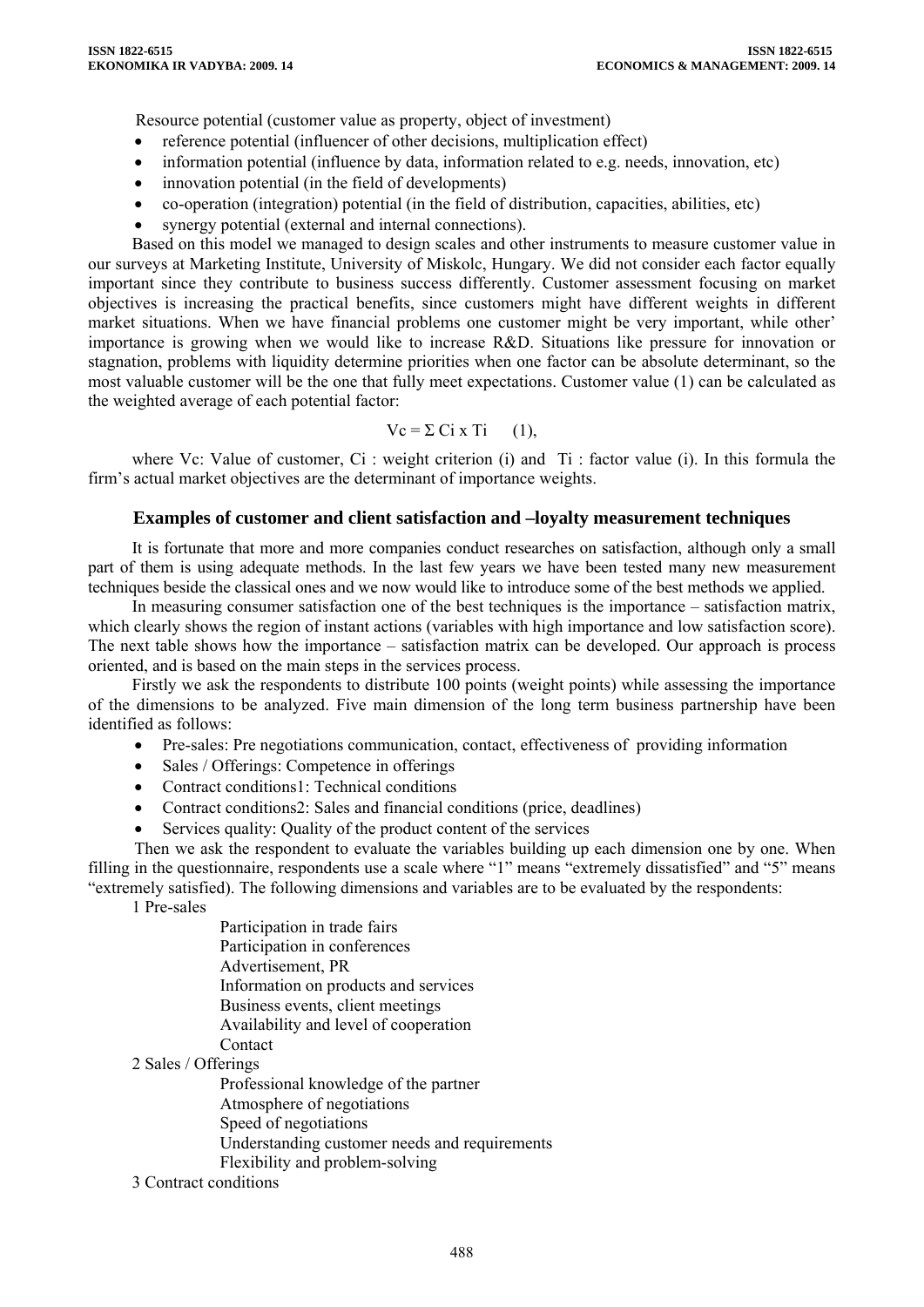Services Assortment Professional (technical) competitiveness Financial competitiveness Deadlines Payment conditions Compliance with law and regulations 4 Services quality Value for money Services level Guarantee of the technical Hot line availability Reaction time of complaint handling Spare parts supply Repair time Information during technical support Quality of customer management Staff competence Price-performance ratio

In order to assess customer value Miskolc-model of customer valuation can be used (see Table 1). In the Miskolc-model customer value is the function of market potential and resource potential. The model is adaptable as the weight-score system can be modified to respond to changes in objectives.

|       | <b>Customer Assessment</b>                   | Weight       | Score $(1-5)$ |
|-------|----------------------------------------------|--------------|---------------|
| I.    | <b>MARKET POTENTIAL</b>                      | 0,6          |               |
| I.1.  | Income ratio (ABC analysis)                  | 0,2          |               |
| I.2.  | Sales volume (tendency)                      | 0,03         |               |
| I.3.  | Customer's market position (role and weight) | 0,03         |               |
| I.4.  | Expectations for the future sales            | 0,04         |               |
| I.5.  | Order frequency                              | 0,03         |               |
| I.6.  | Our position at the customer                 | 0,03         |               |
| I.7.  | Threat of substitution                       | 0,03         |               |
| I.8.  | Loyalty potential                            | 0,03         |               |
| I.9.  | Cross-sales volume                           | 0,05         |               |
| I.10. | Customer-care expenses (cost ratio)          | 0,04         |               |
| I.11. | Break-evens (ABC analysis)                   | 0,15         |               |
| I.12. | Payment morale                               | 0,04         |               |
| II.   | <b>RESOURCE POTENTIALS</b>                   | 0,4          |               |
| II.1. | Cooperation potential                        | 0,05         |               |
| II.2. | Innovation potential                         | 0,05         |               |
| II.3. | Information potential (market, technical)    | 0,1          |               |
| II.4. | Reference potential                          | 0,1          |               |
| II.5. | Capacity                                     | 0,05         |               |
| II.6. | Effect on manufacturing                      | 0,05         |               |
| Ш.    | <b>TOTAL</b>                                 | $\mathbf{1}$ |               |

**Table 1.** Miskolc-model of customer valuation (sample questionnaire)